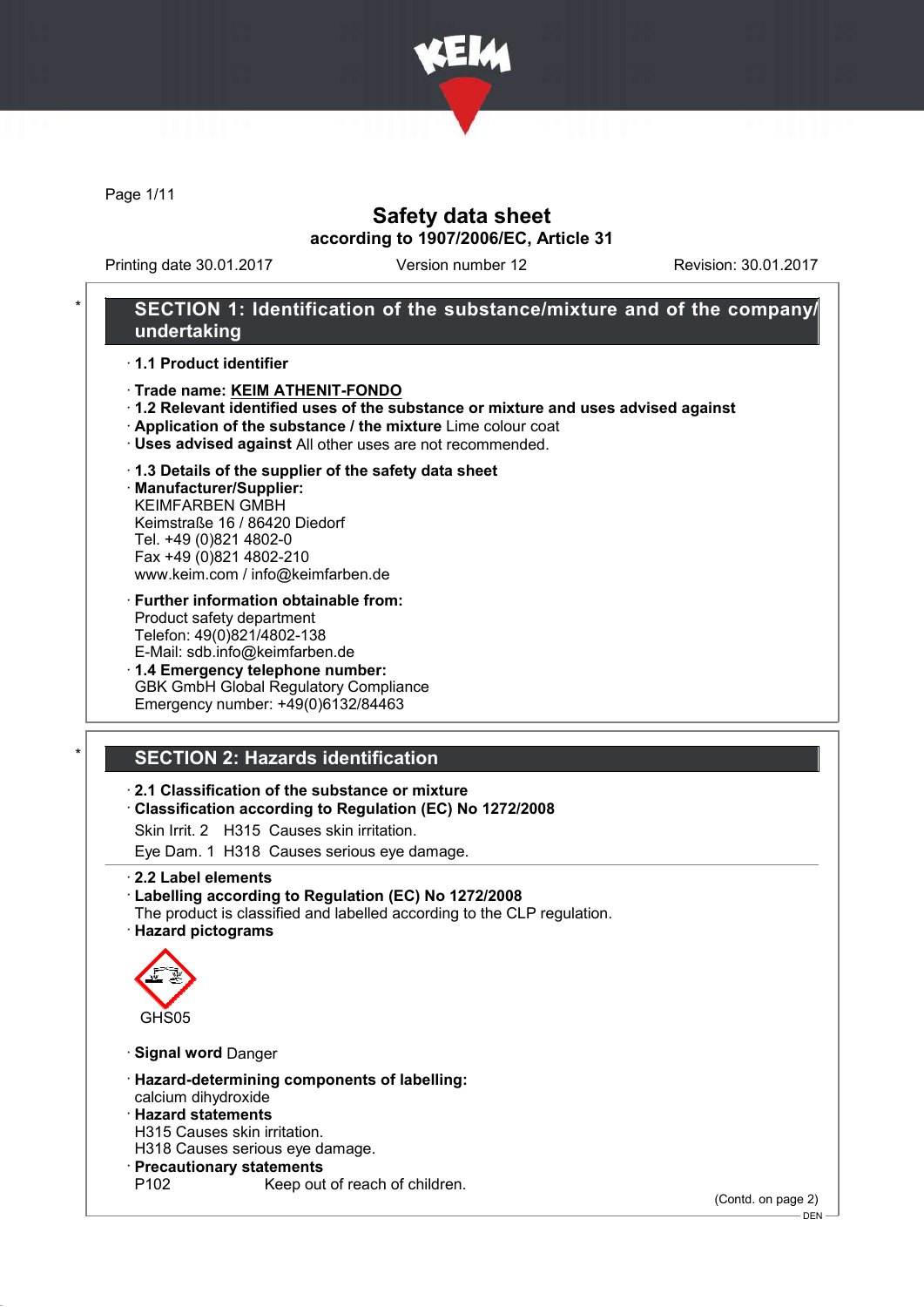

Page 2/11

## Safety data sheet according to 1907/2006/EC, Article 31

Printing date 30.01.2017 Version number 12 Revision: 30.01.2017

#### Trade name: KEIM ATHENIT-FONDO

|                              | (Contd. of page 1)                                                                         |
|------------------------------|--------------------------------------------------------------------------------------------|
| P <sub>280</sub>             | Wear protective gloves/protective clothing/eye protection/face protection.                 |
|                              | P305+P351+P338 IF IN EYES: Rinse cautiously with water for several minutes. Remove contact |
|                              | lenses, if present and easy to do. Continue rinsing.                                       |
| P315                         | Get immediate medical advice/attention.                                                    |
| P302+P352                    | IF ON SKIN: Wash with plenty of soap and water.                                            |
| P362                         | Take off contaminated clothing.                                                            |
| P332+P313                    | If skin irritation occurs: Get medical advice/attention.                                   |
| 2.3 Other hazards            |                                                                                            |
|                              | · Results of PBT and vPvB assessment                                                       |
| $\cdot$ PBT: Not applicable. |                                                                                            |

· vPvB: Not applicable.

## SECTION 3: Composition/information on ingredients

- · 3.2 Mixtures
- · Description:

Aqueous compound of calcium dihydroxide, calcium carbonate, natural carbohydrate and cellulose

· Dangerous components:

CAS: 1305-62-0<br>EINECS: 215-137-3 EINECS: 215-137-3 Reg.nr.: 01-2119475151-45-XXXX calcium dihydroxide Eye Dam. 1, H318;  $\Diamond$  Skin Irrit. 2, H315; STOT SE 3, H335 10-20%

· Additional information: For the wording of the listed hazard phrases refer to section 16.

# SECTION 4: First aid measures

| When seeing the doctor we suggest to present this safety data sheet.                   |  |
|----------------------------------------------------------------------------------------|--|
| Immediately remove any clothing soiled by the product.                                 |  |
| After inhalation: Supply fresh air; consult doctor in case of complaints.              |  |
| · After skin contact:                                                                  |  |
| Immediately wash with water and soap and rinse thoroughly.                             |  |
| Do not use solvents or thinners.                                                       |  |
| If skin irritation continues, consult a doctor.                                        |  |
| · After eye contact:                                                                   |  |
| Rinse opened eye for several minutes under running water. Then consult a doctor.       |  |
| · After swallowing:                                                                    |  |
| Rinse mouth and throat well with water.                                                |  |
| Do not induce vomiting; call for medical help immediately.                             |  |
| 4.2 Most important symptoms and effects, both acute and delayed                        |  |
| No further relevant information available.                                             |  |
| $\cdot$ 4.3 Indication of any immediate medical attention and special treatment needed |  |
| No further relevant information available.                                             |  |

(Contd. on page 3)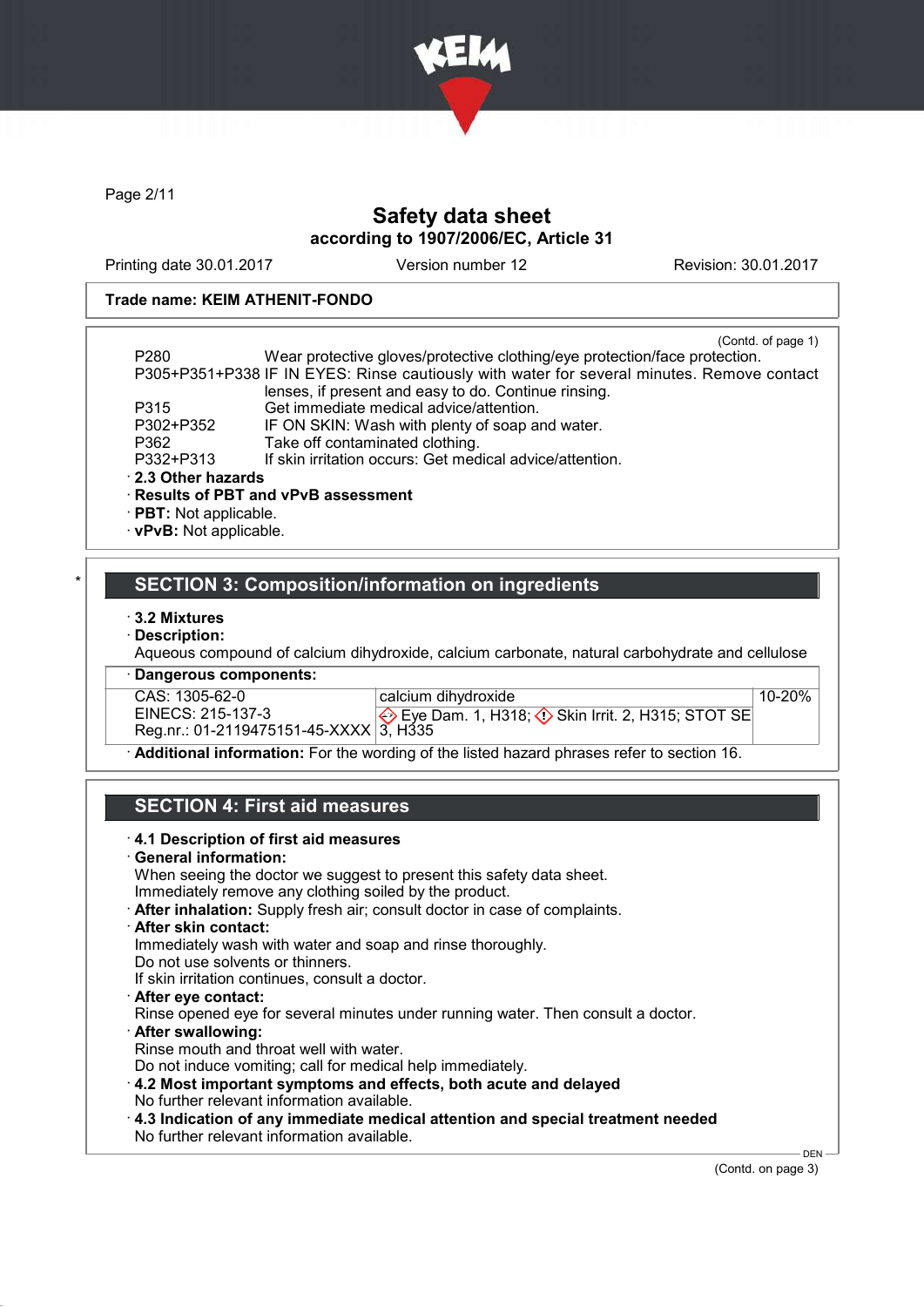

Page 3/11

## Safety data sheet according to 1907/2006/EC, Article 31

Printing date 30.01.2017 Version number 12 Revision: 30.01.2017

Trade name: KEIM ATHENIT-FONDO

(Contd. of page 2)

## SECTION 5: Firefighting measures

- · 5.1 Extinguishing media
- · Suitable extinguishing agents:
- Product itself does not burn. Co-ordinate fire-fighting measures to the fire surroundings.
- · 5.2 Special hazards arising from the substance or mixture No further relevant information available.
- · 5.3 Advice for firefighters
- · Protective equipment: Wear self-contained respiratory protective device.
- · Additional information

Dispose of fire debris and contaminated fire fighting water in accordance with official regulations. In case of fire do not breathe smoke, fumes and vapours.

# SECTION 6: Accidental release measures

- · 6.1 Personal precautions, protective equipment and emergency procedures Respect the protection rules (see section 7 a. 8). Ensure adequate ventilation Avoid contact with skin and eyes. Particular danger of slipping on leaked/spilled product. · 6.2 Environmental precautions: Do not allow product to reach soil, sewage system or any water course. Follow local governmental rules and regulations. · 6.3 Methods and material for containment and cleaning up: Absorb with liquid-binding material (sand, diatomite, acid binders, universal binders, sawdust). Danger of slipping! Ensure adequate ventilation. Dispose of the material collected according to regulations. Clear contaminated areas thoroughly.
- 6.4 Reference to other sections See Section 7 for information on safe handling. See Section 8 for information on personal protection equipment. See Section 13 for disposal information.

# SECTION 7: Handling and storage

#### · 7.1 Precautions for safe handling

Keep receptacles tightly sealed. Avoid contact with skin and eyes.

Do not inhale aerosols.

Ensure good ventilation/exhaustion at the workplace.

See item 8 for information about suitable protective equipment and technical precautions. Respect the protection rules.

Information about fire - and explosion protection:

The product is not flammable.

(Contd. on page 4)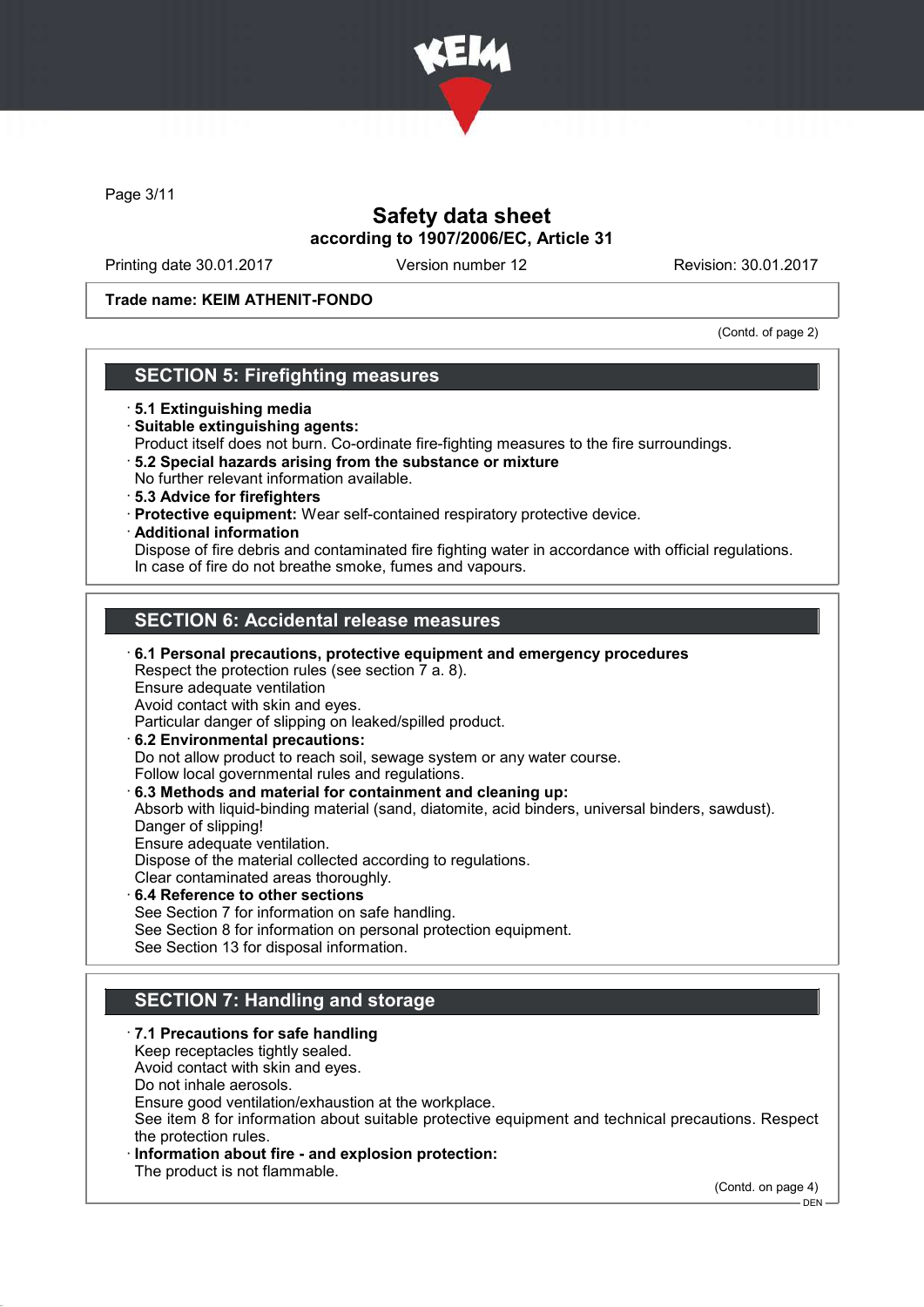

Page 4/11

## Safety data sheet according to 1907/2006/EC, Article 31

Printing date 30.01.2017 Version number 12 Revision: 30.01.2017

(Contd. of page 3)

#### Trade name: KEIM ATHENIT-FONDO

No special measures required.

- · 7.2 Conditions for safe storage, including any incompatibilities · Storage:
- · Requirements to be met by storerooms and receptacles: Store only in unopened original receptacles. Keep in the original containers in a cool and dry place. Unsuitable material for receptacles and pipes: Aluminium Zinc · Information about storage in one common storage facility: Do not store together with acids. · Further information about storage conditions:
- Keep container tightly sealed. Store in a cool place. Protect from frost. Protect from heat and direct sunlight. · Storage class: 12
- 
- · 7.3 Specific end use(s) No further relevant information available.

#### **SECTION 8: Exposure controls/personal protection**

#### · 8.1 Control parameters

#### · Ingredients with limit values that require monitoring at the workplace:

|  |  | 1305-62-0 calcium dihydroxide |
|--|--|-------------------------------|
|--|--|-------------------------------|

AGW (Germany) Long-term value: 1E mg/m<sup>3</sup> 2(I);Y, EU, DFG

· DNELs

#### 1305-62-0 calcium dihydroxide

| Inhalative Acute - local effects, worker         | $4$ mg/m <sup>3</sup> (worker)       |
|--------------------------------------------------|--------------------------------------|
| Acute - local effects, consumer                  | $4$ mg/m <sup>3</sup> (consumer)     |
| Long-term - local effects, worker                | $\vert$ 1 mg/m <sup>3</sup> (worker) |
| Long-term - local effects, consumer 1 (consumer) |                                      |
|                                                  |                                      |

#### · PNECs

## 1305-62-0 calcium dihydroxide

| Aquatic compartment - freshwater                                       | $ 0,49 \text{ mg/l}$ (freshwater) |
|------------------------------------------------------------------------|-----------------------------------|
| Aquatic compartment - marine water $ 0,32 \text{ mg/l}$ (marine water) |                                   |
| Terrestrial compartment - soil                                         | 1080 mg/kg dw (soil)              |
| Sewage treatment plant                                                 | 3 mg/l (sewage sludge)            |

· Additional information: The lists valid during the making were used as basis.

· 8.2 Exposure controls

· Personal protective equipment:

· General protective and hygienic measures:

Avoid contact with the eyes and skin.

(Contd. on page 5)

 $-$  DEN -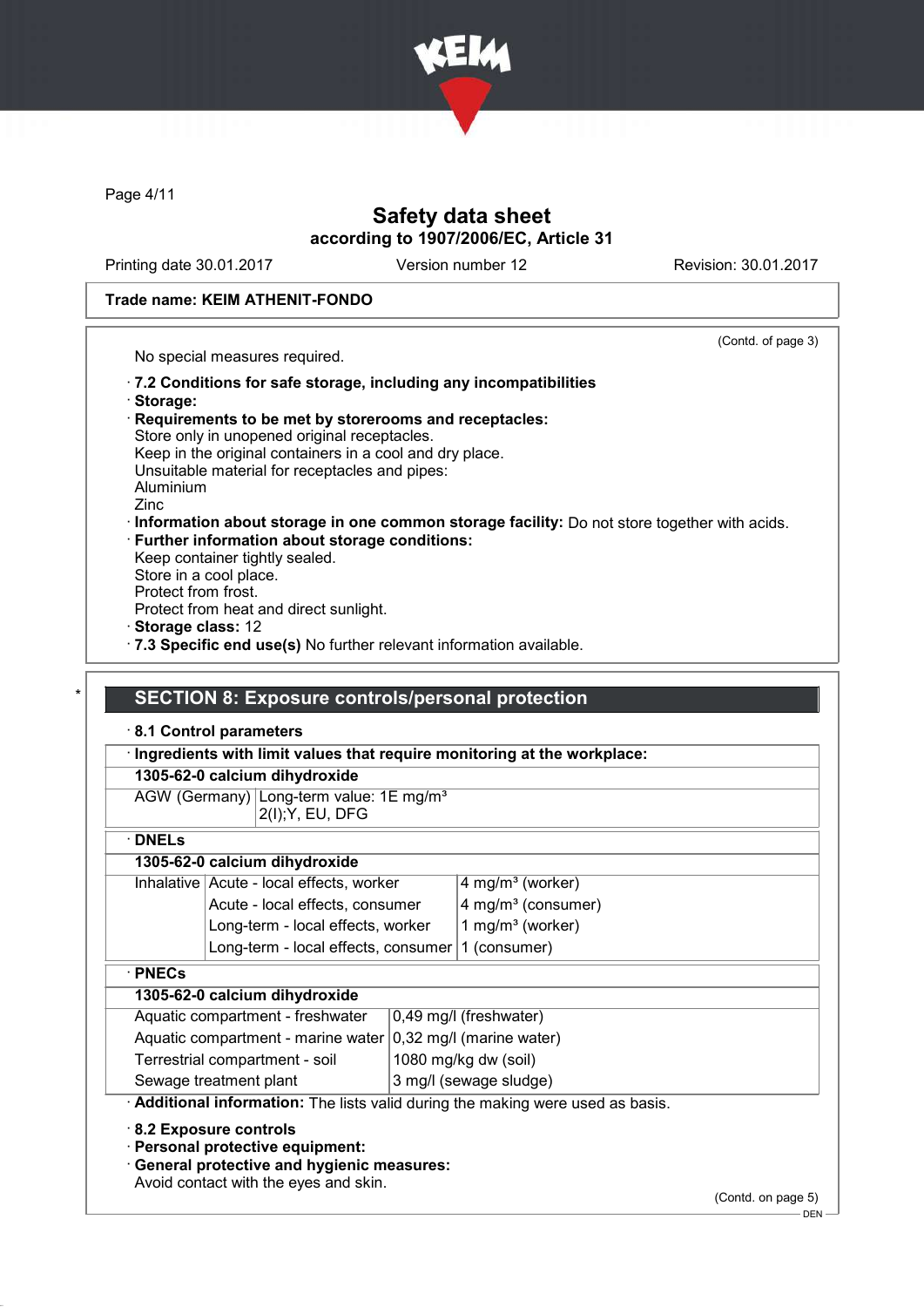

Page 5/11

# Safety data sheet according to 1907/2006/EC, Article 31

Printing date 30.01.2017 Version number 12 Revision: 30.01.2017

## Trade name: KEIM ATHENIT-FONDO

|                                                                 | (Contd. of page 4)                                                                                   |
|-----------------------------------------------------------------|------------------------------------------------------------------------------------------------------|
| Do not inhale aerosols.                                         |                                                                                                      |
| Wash hands before breaks and at the end of work.                |                                                                                                      |
| Immediately remove all soiled and contaminated clothing         |                                                                                                      |
| Ensure that washing facilities are available at the work place. |                                                                                                      |
| <b>Respiratory protection:</b>                                  |                                                                                                      |
| Filter: FFP2                                                    | Use suitable respiratory protective device only when aerosol or mist is formed.                      |
| · Protection of hands:                                          |                                                                                                      |
| Protective gloves                                               |                                                                                                      |
| Alkaline resistant gloves                                       |                                                                                                      |
| <b>Material of gloves</b>                                       |                                                                                                      |
| suitable material e.g.:                                         |                                                                                                      |
| Nitrile impregnated cotton-gloves                               |                                                                                                      |
| Butyl rubber, BR                                                |                                                                                                      |
| Recommended thickness of the material: $\geq 0.5$ mm            |                                                                                                      |
| PVC or PE gloves                                                |                                                                                                      |
| Recommended thickness of the material: $\geq 0.5$ mm            |                                                                                                      |
|                                                                 | The selection of the suitable gloves does not only depend on the material, but also on further marks |
|                                                                 | of quality and varies from manufacturer to manufacturer. As the product is a preparation of several  |
|                                                                 | substances, the resistance of the glove material can not be calculated in advance and has therefore  |
| to be checked prior to the application.                         |                                                                                                      |
| Penetration time of glove material                              |                                                                                                      |
| Value for the permeation: Level $\geq 6$ (480 min)              |                                                                                                      |
|                                                                 | The determined penetration times according to EN 374 part III are not performed under practical      |
|                                                                 | conditions. Therefore a maximum wearing time, which corresponds to 50% of the penetration time,      |
| is recommended.                                                 |                                                                                                      |
|                                                                 | The exact break trough time has to be found out by the manufacturer of the protective gloves and     |
| has to be observed.                                             |                                                                                                      |
| Eye protection: Tightly sealed goggles                          |                                                                                                      |
| <b>Body protection:</b>                                         |                                                                                                      |
| Protective work clothing                                        |                                                                                                      |
|                                                                 | After contact with skin wash thoroughly with water and apply lotion.                                 |
|                                                                 | · Limitation and supervision of exposure into the environment See Section 12 and 6.2                 |
|                                                                 |                                                                                                      |
| <b>SECTION 9: Physical and chemical properties</b>              |                                                                                                      |
|                                                                 | 9.1 Information on basic physical and chemical properties                                            |
| <b>General Information</b>                                      |                                                                                                      |
| · Appearance:                                                   |                                                                                                      |
| Form:                                                           | Pasty                                                                                                |
| Colour:                                                         | White                                                                                                |
| · Odour:                                                        | Characteristic                                                                                       |
| Odour threshold:                                                | Not determined.                                                                                      |
| · pH-value:                                                     | Alkaline                                                                                             |
|                                                                 | (Contd. on page 6)                                                                                   |
|                                                                 |                                                                                                      |

DEN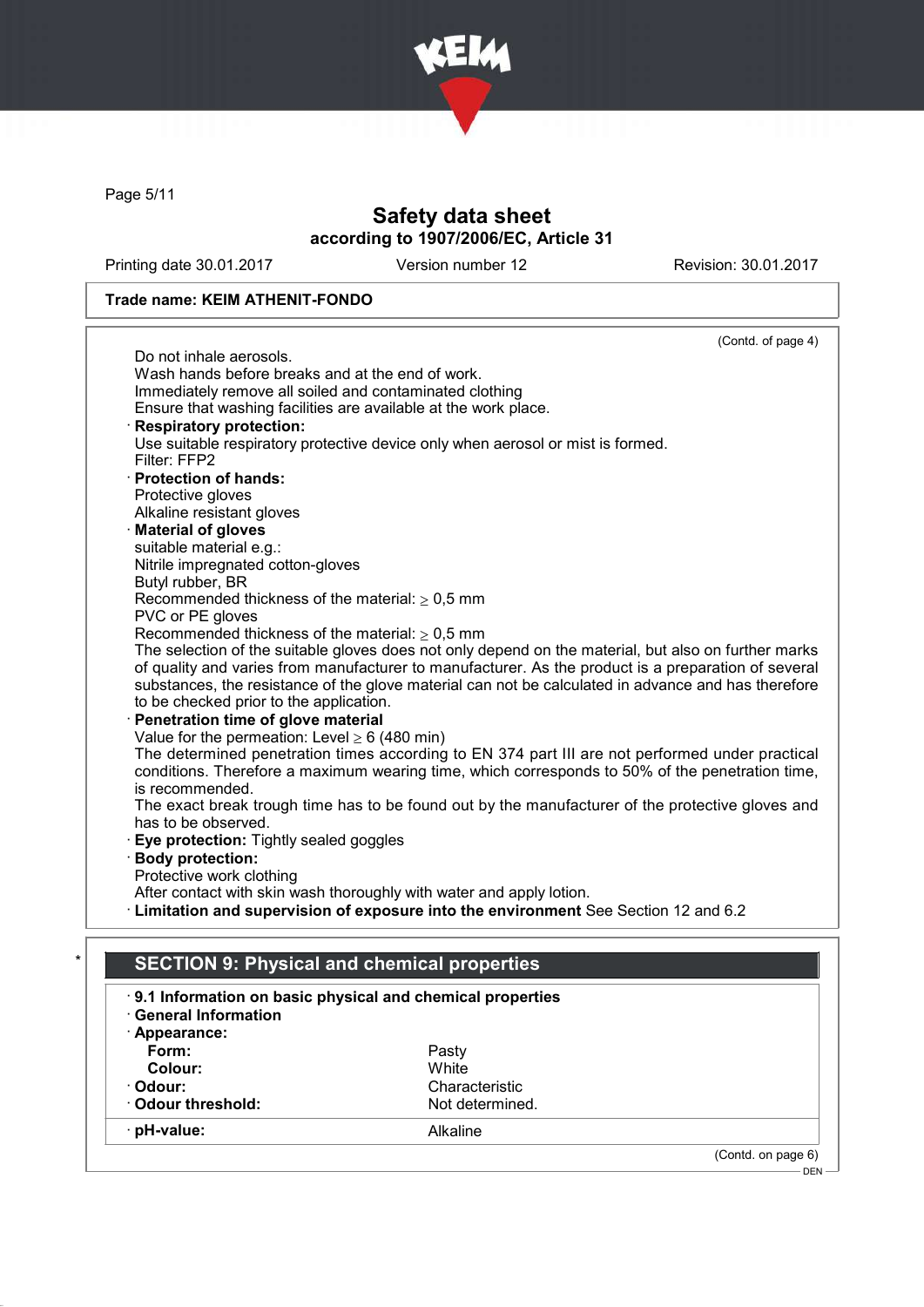

Page 6/11

## Safety data sheet according to 1907/2006/EC, Article 31

Printing date 30.01.2017 Version number 12 Revision: 30.01.2017

Trade name: KEIM ATHENIT-FONDO

|                                                                                                                       | (Contd. of page 5)                                                                                               |
|-----------------------------------------------------------------------------------------------------------------------|------------------------------------------------------------------------------------------------------------------|
| Change in condition<br><b>Melting point/freezing point:</b><br>Initial boiling point and boiling range: Undetermined. | Undetermined.                                                                                                    |
| · Flash point:                                                                                                        | Not applicable.                                                                                                  |
| · Flammability (solid, gas):                                                                                          | Not applicable.                                                                                                  |
| · Ignition temperature:                                                                                               | Not determined.                                                                                                  |
| · Decomposition temperature:                                                                                          | Not determined.                                                                                                  |
| · Auto-ignition temperature:                                                                                          | Product is not selfigniting.                                                                                     |
| <b>Explosive properties:</b>                                                                                          | Product does not present an explosion hazard.                                                                    |
| <b>Explosion limits:</b><br>Lower:<br>Upper:<br><b>Oxidising properties</b>                                           | Not applicable.<br>Not applicable.<br>Not applicable.                                                            |
| · Vapour pressure:                                                                                                    | Not determined.                                                                                                  |
| Density at 20 °C:<br>· Relative density<br>· Vapour density<br><b>Evaporation rate</b>                                | $1,6-1,7$ * g/cm <sup>3</sup><br>Not determined.<br>Not applicable.<br>Not applicable.                           |
| · Solubility in / Miscibility with<br>water at 20 °C:                                                                 | < 2 g/l (Ca(OH)2)<br>miscible                                                                                    |
| · Partition coefficient: n-octanol/water:                                                                             | Not applicable.                                                                                                  |
| · Viscosity:<br>Dynamic at 20 °C:<br>Kinematic:<br>⋅ 9.2 Other information                                            | 1265* mPas<br>Not determined.<br>* The values are for freshly produced material and may<br>change with the time. |

## SECTION 10: Stability and reactivity

· 10.1 Reactivity Reacts in the setting phase with carbon dioxide (CO2) from the air: Ca(OH)2 + CO2 -->CaCO3 + H2O. · 10.2 Chemical stability Stable under normal conditions of storage and use. · Thermal decomposition / conditions to be avoided: Stable at environment temperature. No decomposition if used and stored according to specifications. · 10.3 Possibility of hazardous reactions Reacts with light alloys in the presence of moisture to form hydrogen.

(Contd. on page 7)

DEN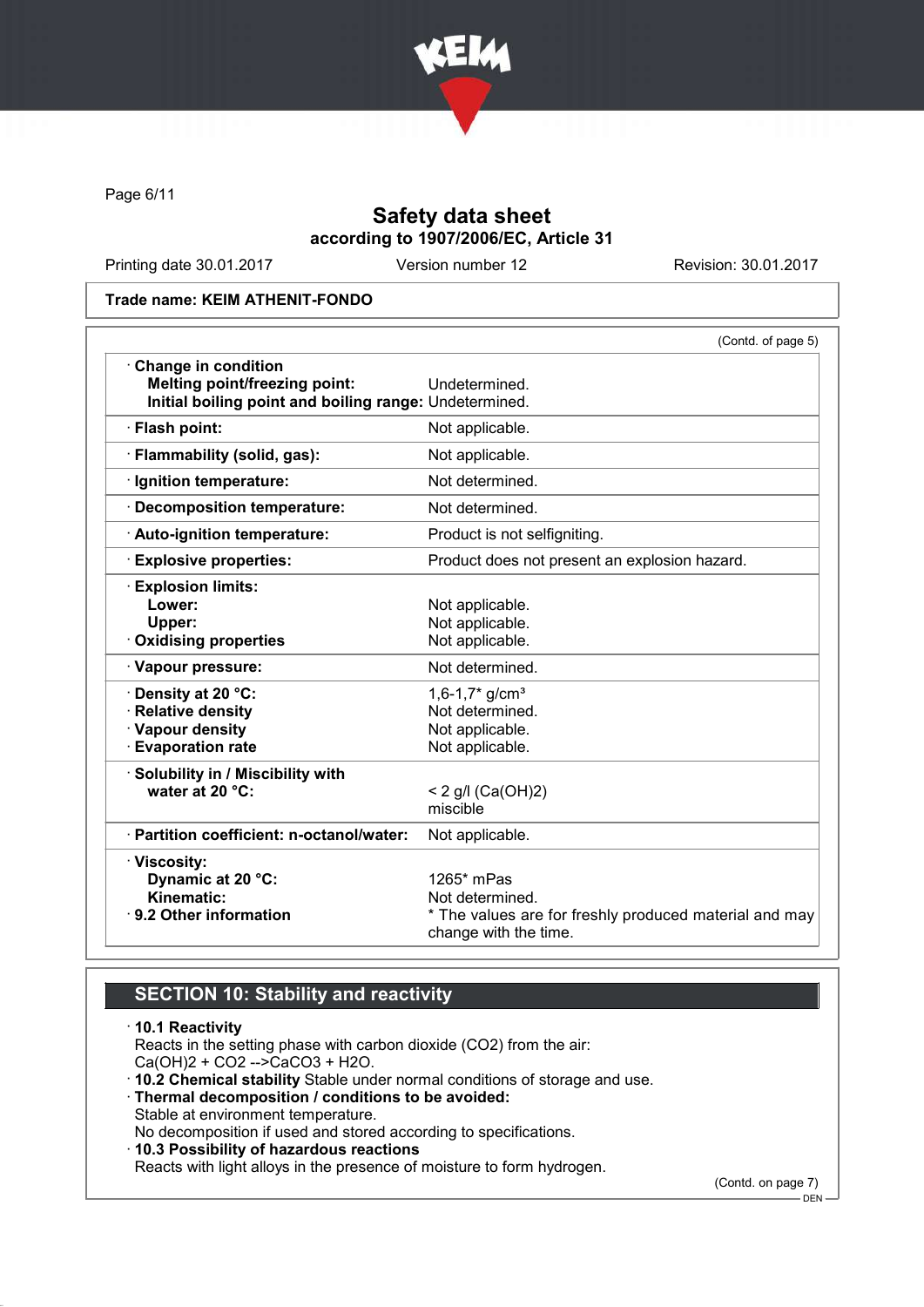

Page 7/11

## Safety data sheet according to 1907/2006/EC, Article 31

Printing date 30.01.2017 Version number 12 Revision: 30.01.2017

(Contd. of page 6)

#### Trade name: KEIM ATHENIT-FONDO

Reacts with strong acids and oxidising agents.

- · 10.4 Conditions to avoid No further relevant information available.
- · 10.5 Incompatible materials:

Acids

aluminium

· 10.6 Hazardous decomposition products:

No hazardous decomposition products if stored and handled as prescribed.

## **SECTION 11: Toxicological information**

· 11.1 Information on toxicological effects

· Acute toxicity Based on available data, the classification criteria are not met.

#### · LD/LC50 values relevant for classification:

471-34-1 calcium carbonate

Oral LD50 6450 mg/kg (rat) 1305-62-0 calcium dihydroxide

Oral LD50 >2000 mg/kg (rat) (OECD 425)

Dermal  $|LD50| > 2500$  mg/kg (rabbit) (OECD 402)

· Primary irritant effect:

· Skin corrosion/irritation

Causes skin irritation.

· Serious eye damage/irritation

Causes serious eye damage.

· during inhalation: Irritant effect possible.

· during swallowing: Irritant effect possible

· Respiratory or skin sensitisation Based on available data, the classification criteria are not met.

· Other information (about experimental toxicology):

Experimental analysis are not available.

The product was not tested. The statements on toxicology have been derived from the properties of the individual components.

· CMR effects (carcinogenity, mutagenicity and toxicity for reproduction) not applicable

· Germ cell mutagenicity Based on available data, the classification criteria are not met.

· Carcinogenicity Based on available data, the classification criteria are not met.

· Reproductive toxicity Based on available data, the classification criteria are not met.

- · STOT-single exposure Based on available data, the classification criteria are not met.
- · STOT-repeated exposure Based on available data, the classification criteria are not met.
- · Aspiration hazard Based on available data, the classification criteria are not met.

(Contd. on page 8)

DEN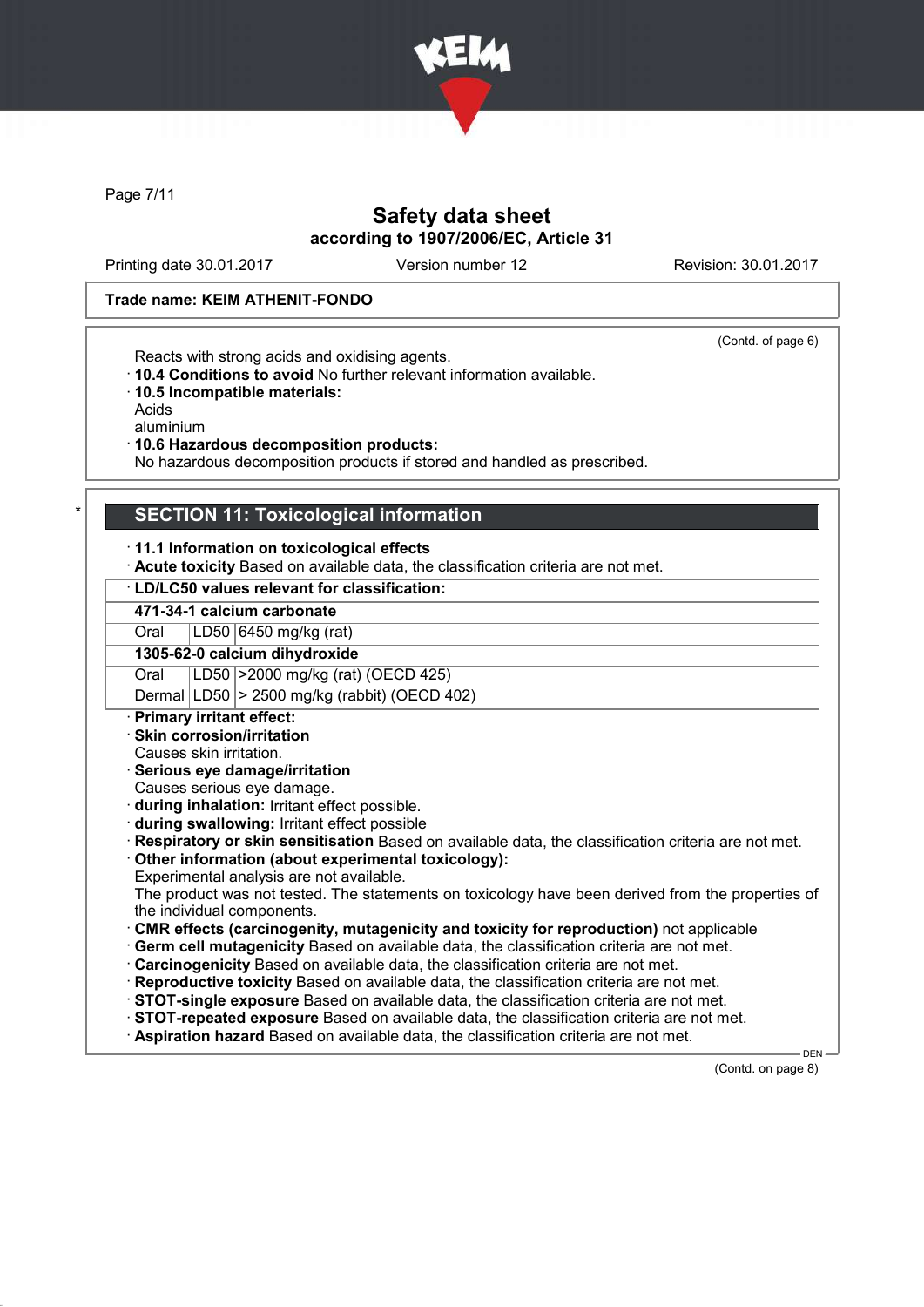

Page 8/11

# Safety data sheet according to 1907/2006/EC, Article 31

Printing date 30.01.2017 Version number 12 Revision: 30.01.2017

Trade name: KEIM ATHENIT-FONDO

(Contd. of page 7)

| 1305-62-0 calcium dihydroxide                                |                                                                                                                                                                                                                                                                                                                                                                                      |
|--------------------------------------------------------------|--------------------------------------------------------------------------------------------------------------------------------------------------------------------------------------------------------------------------------------------------------------------------------------------------------------------------------------------------------------------------------------|
| <b>NOEC</b>                                                  | 72h; 48 mg/l (freshwater alga)                                                                                                                                                                                                                                                                                                                                                       |
|                                                              | 14d; 32 mg/l (invertebrate marine organisms)                                                                                                                                                                                                                                                                                                                                         |
| EC10/LC10 oder NOEC                                          | 2000 mg/kg (Soil macro-organisms)                                                                                                                                                                                                                                                                                                                                                    |
|                                                              | 12000 mg/kg (soil microorganisms)                                                                                                                                                                                                                                                                                                                                                    |
| <b>NOEC</b>                                                  | 21d; 1080 mg/kg (plants)                                                                                                                                                                                                                                                                                                                                                             |
| EC 50/48h                                                    | 49,1 mg/l (freshwater invertebrate organisms)                                                                                                                                                                                                                                                                                                                                        |
| EC 50/72 h                                                   | 184,57 mg/l (freshwater alga)                                                                                                                                                                                                                                                                                                                                                        |
| LC 50/96 h                                                   | 457 mg/l (marine fish)                                                                                                                                                                                                                                                                                                                                                               |
|                                                              | 50,6 mg/l (freshwater fish)                                                                                                                                                                                                                                                                                                                                                          |
|                                                              | 158 mg/l (invertebrate marine organisms)                                                                                                                                                                                                                                                                                                                                             |
| · Additional ecological information:<br>· AOX-indication:    | · 12.2 Persistence and degradability No further relevant information available.<br>12.3 Bioaccumulative potential Does not accumulate in organisms<br>· 12.4 Mobility in soil No further relevant information available.<br>Due to the substance of content which do not include organic jointed halogens, the product can not<br>take influence on the AOX-load of the waste water. |
| EU guideline NO. 2006/11/EC:<br>of EU-directives 76/464/EWG. | According to the formulation contains the following heavy metals and compounds from the<br>According to our current data base the product does not consist of any heavy metals or substances                                                                                                                                                                                         |
| · General notes:<br>sewage system.                           | At present there are no ecotoxicological assessments.<br>Do not allow undiluted product or large quantities of it to reach ground water, water course or<br>Water hazard class 1 (German Regulation) (Self-assessment): slightly hazardous for water                                                                                                                                 |

# · 13.1 Waste treatment methods

· Recommendation

Disposal must be made according to official regulations.

Must not be disposed with household garbage. Do not allow product to reach sewage system.

(Contd. on page 9)  $-$  DEN -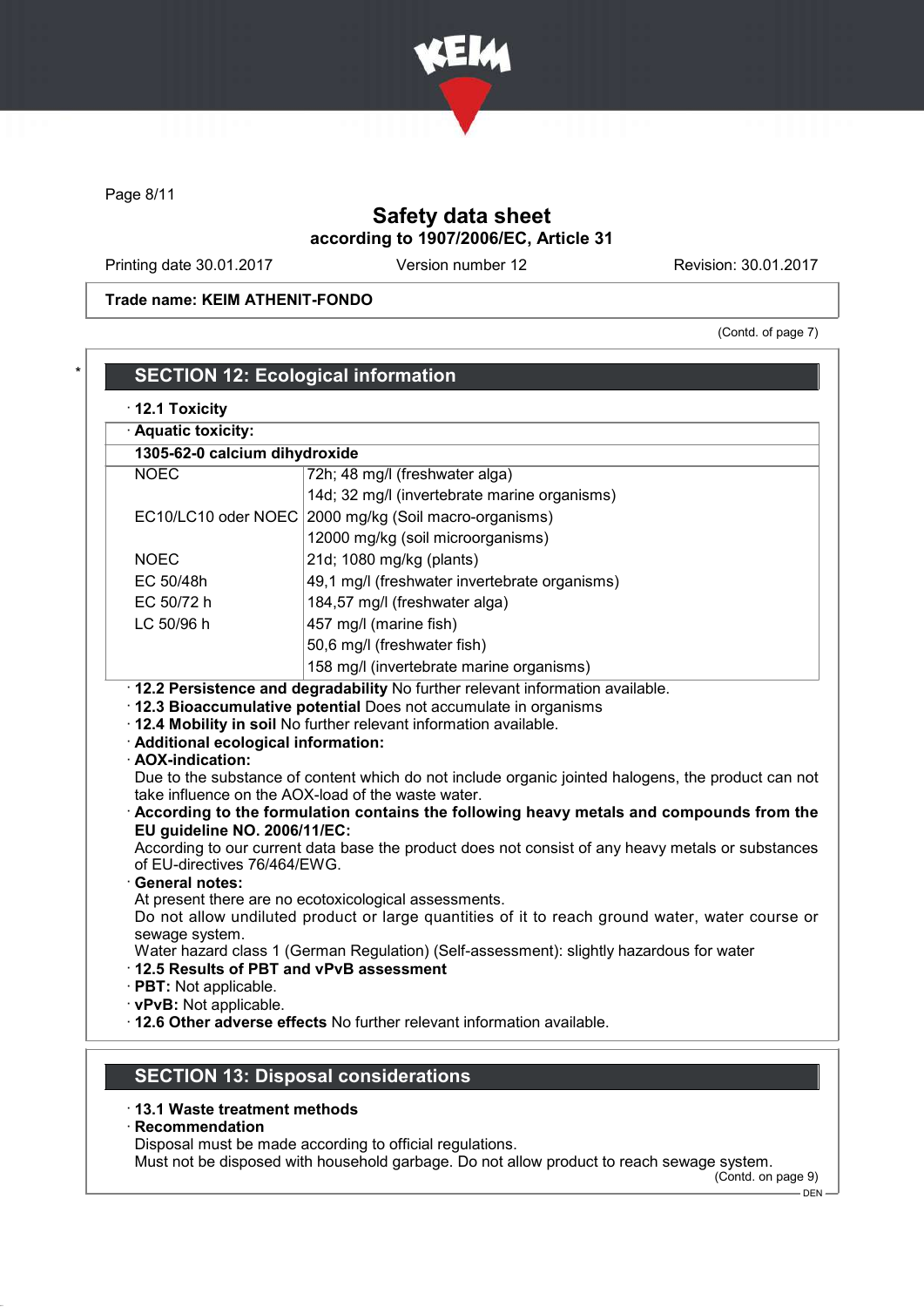

Page 9/11

# Safety data sheet according to 1907/2006/EC, Article 31

Printing date 30.01.2017 Version number 12 Revision: 30.01.2017

(Contd. of page 8)

#### Trade name: KEIM ATHENIT-FONDO

#### · European waste catalogue

10 13 99 wastes not otherwise specified

· Uncleaned packaging:

· Recommendation:

Disposal must be made according to official regulations.

Only empty containers may be recycled.

Recommended cleansing agents: Water, if necessary with cleansing agents.

## SECTION 14: Transport information

| 14.1 UN-Number<br>$\cdot$ ADR, IMDG<br>· IATA                              | Void<br><b>UN3266</b>                                                                |
|----------------------------------------------------------------------------|--------------------------------------------------------------------------------------|
| 14.2 UN proper shipping name<br>· ADR, IMDG<br>· IATA                      | Void<br>Corrosive liquid, basic, inorganic, n.o.s. (CALCIUM<br>DIHYDROXIDE solution) |
| 14.3 Transport hazard class(es)                                            |                                                                                      |
| $\cdot$ ADR, IMDG<br>· Class                                               | Void                                                                                 |
| · Class<br>· Label                                                         | 8 Corrosive substances.<br>8                                                         |
| 14.4 Packing group<br>· ADR, IMDG<br>$\cdot$ IATA                          | Void<br>Ш                                                                            |
| 14.5 Environmental hazards:<br>· Marine pollutant:                         | <b>No</b>                                                                            |
| 14.6 Special precautions for user                                          | Not applicable.                                                                      |
| 14.7 Transport in bulk according to Annex II<br>of Marpol and the IBC Code | Not applicable.                                                                      |
|                                                                            | (Contd. on page 10)<br>DEN-                                                          |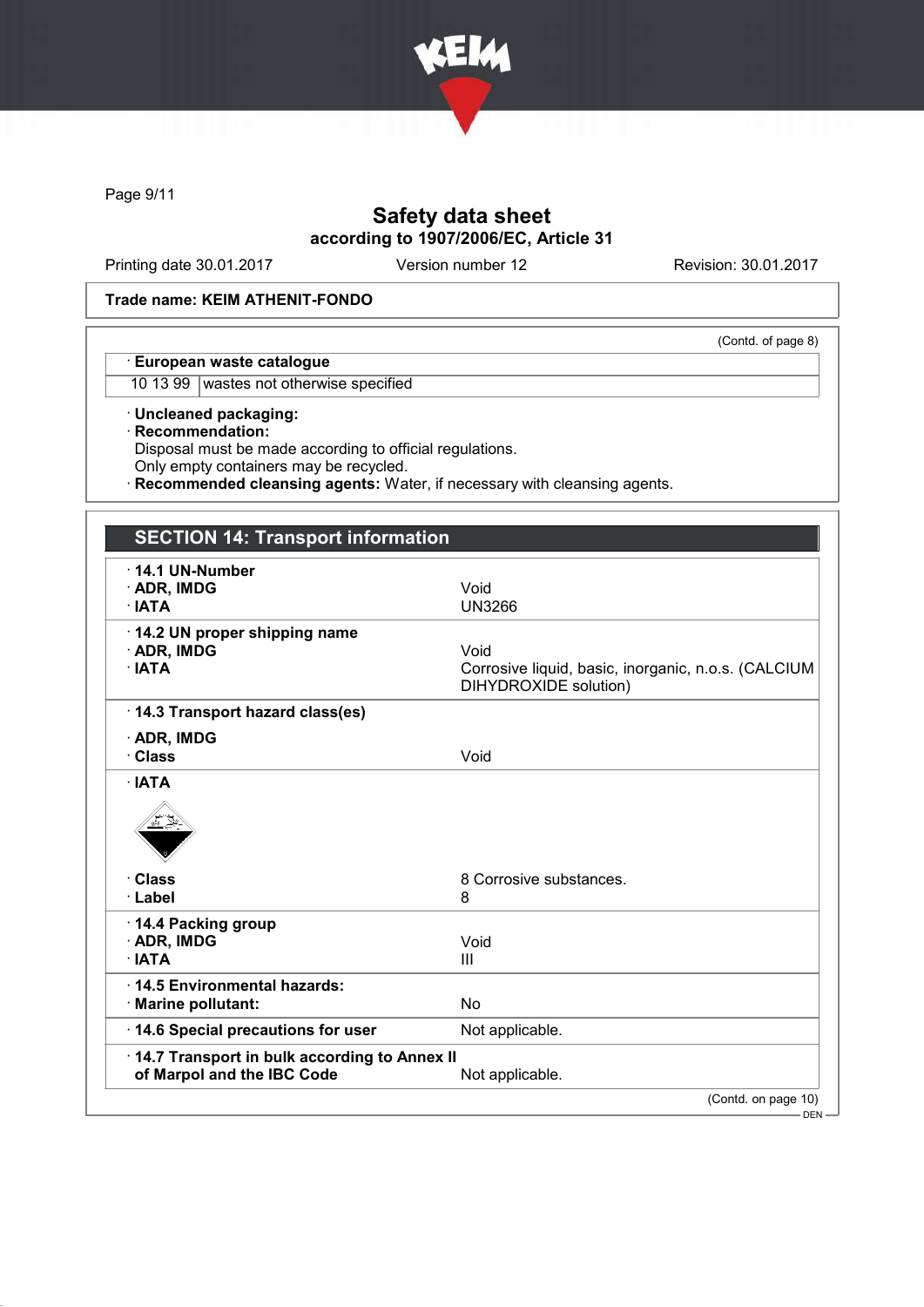

Page 10/11

# Safety data sheet according to 1907/2006/EC, Article 31

Printing date 30.01.2017 Version number 12 Revision: 30.01.2017

Trade name: KEIM ATHENIT-FONDO

|                                     | (Contd. of page 9)                                               |
|-------------------------------------|------------------------------------------------------------------|
| · Transport/Additional information: |                                                                  |
| $\cdot$ ADR                         |                                                                  |
| · Remarks:                          | Not classified as dangerous good according to<br>ADR/RID-GGVS/E. |
| ·IMDG                               |                                                                  |
| · Remarks:                          | Not classified as dangerous good according to<br>IMDG/GGVSee     |
| · UN "Model Regulation":            | Void                                                             |

## **SECTION 15: Regulatory information**

- · 15.1 Safety, health and environmental regulations/legislation specific for the substance or mixture
- · Labelling according to Regulation (EC) No 1272/2008

For information on labelling please refer to section 2 of this document.

- · Directive 2012/18/EU
- · Named dangerous substances ANNEX I None of the ingredients is listed.
- · National regulations:
- · Waterhazard class: Water hazard class 1 (Self-assessment): slightly hazardous for water.
- · Other regulations, limitations and prohibitive regulations
- · Please note:
- TRGS 200 (Germany)
- TRGS 500 (Germany)
- TRGS 510 (Germany)
- TRGS 900 (Germany)
- · Substances of very high concern (SVHC) according to REACH, Article 57 not applicable
- · Product-Code/Giscode: BSW60
- · 15.2 Chemical safety assessment: A Chemical Safety Assessment has not been carried out.

## **SECTION 16: Other information**

This information is based on our present knowledge. However, this shall not constitute a guarantee for any specific product features and shall not establish a legally valid contractual relationship.

#### · Relevant phrases

- H315 Causes skin irritation.
- H318 Causes serious eye damage.
- H335 May cause respiratory irritation.
- · Department issuing SDS: KEIMFARBEN Germany, Product safety department
- Abbreviations and acronyms:

ADR: Accord européen sur le transport des marchandises dangereuses par Route (European Agreement concerning the International Carriage of Dangerous Goods by Road) IMDG: International Maritime Code for Dangerous Goods

(Contd. on page 11)